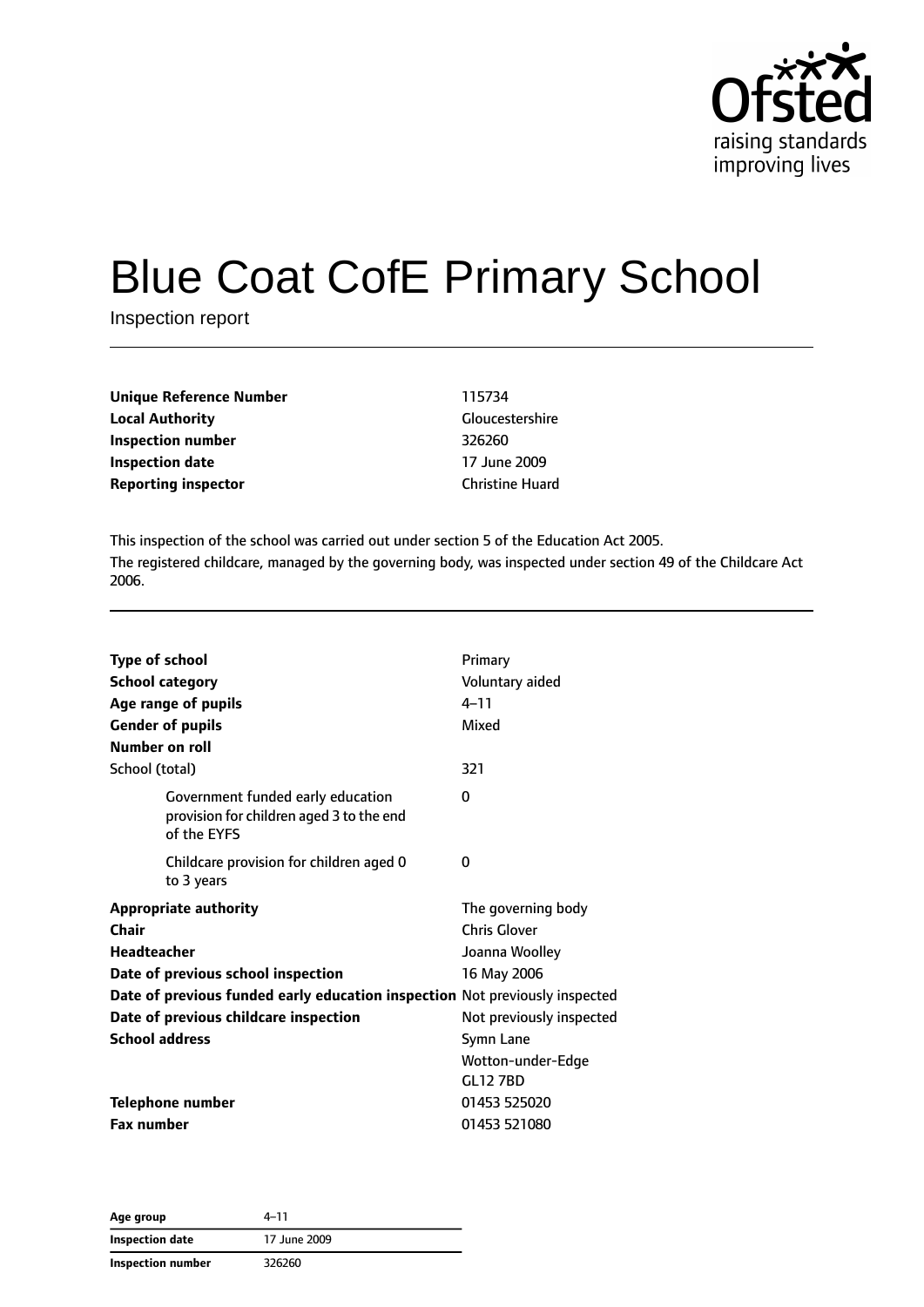.

<sup>©</sup> Crown copyright 2009

Website: www.ofsted.gov.uk

This document may be reproduced in whole or in part for non-commercial educational purposes, provided that the information quoted is reproduced without adaptation and the source and date of publication are stated.

Further copies of this report are obtainable from the school. Under the Education Act 2005, the school must provide a copy of this report free of charge to certain categories of people. A charge not exceeding the full cost of reproduction may be made for any other copies supplied.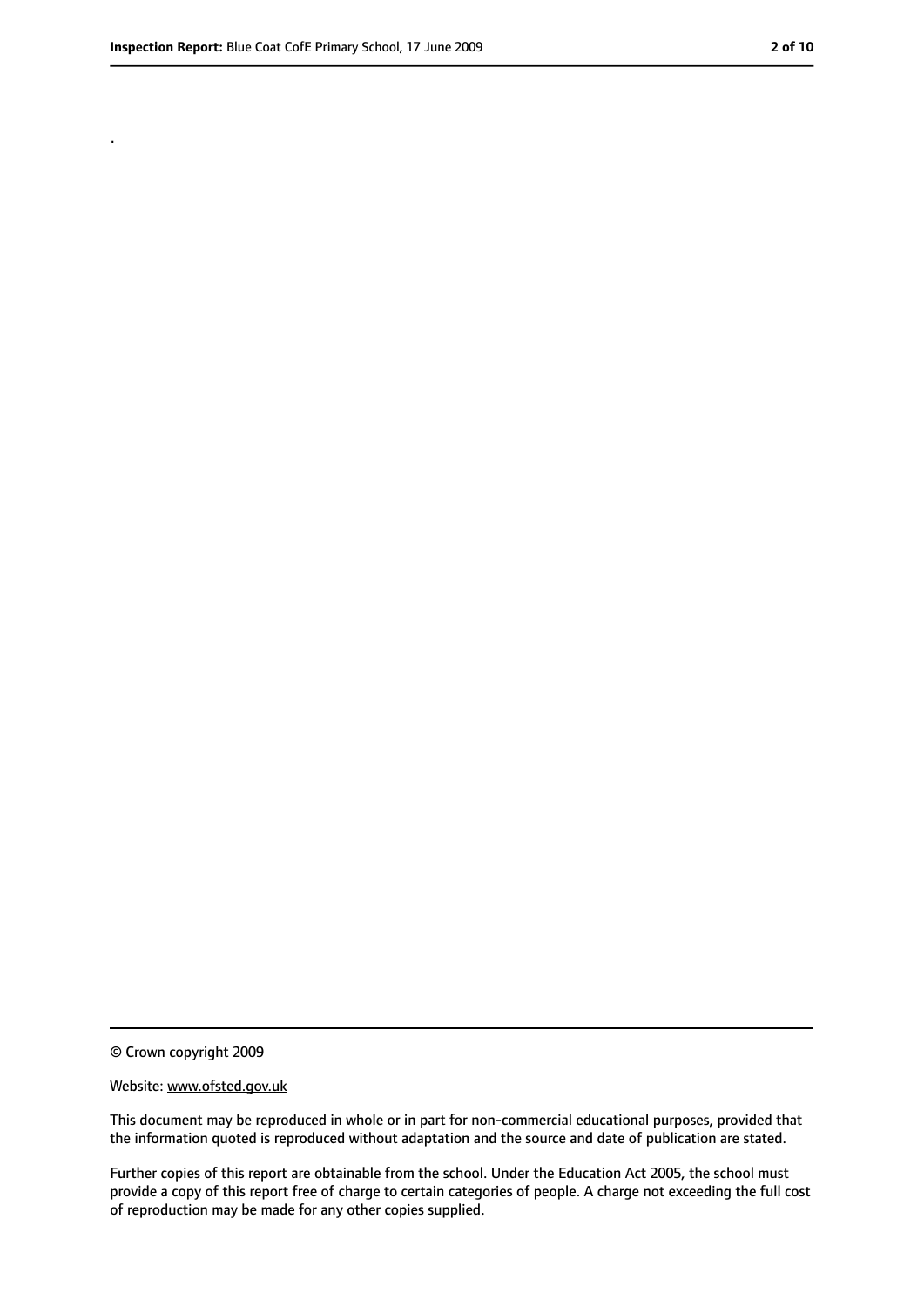## **Introduction**

The inspection was carried out by two additional inspectors who evaluated the overall effectiveness of the school and investigated the following issues.

- The effectiveness of actions taken to narrow the gap between reading and writing.
- How effective the new assessment systems are in ensuring the early identification of potentially underachieving pupils.
- The success of curriculum adaptations to make learning, especially in the outdoor environment, more relevant and exciting for the pupils.

Evidence was gathered from examination of the school's documentation, parents' questionnaires and pupils' work, observations of pupils in classes, around the school and in the playground, as well as interviews with subject leaders, pupils, governors and parents.

Other aspects of the school's work were not investigated in detail, but the inspectors found no evidence to suggest that the school's own assessments, as given in its self-evaluation, are not justified. These have been included where appropriate in this report.

## **Description of the school**

This is a larger than average primary school. Nearly all the pupils attending are of White British extraction and of the small number of pupils from minority ethnic groups, none are at an early stage of learning English. The proportion of pupils with learning difficulties and/or disabilities is below average although the proportion of pupils with statements of special educational need is average. The children in the Early Years Foundation Stage are catered for in two Reception classes. The school has achieved several awards including that of Healthy School.

## **Key for inspection grades**

| Grade 1 | Outstanding  |
|---------|--------------|
| Grade 2 | Good         |
| Grade 3 | Satisfactory |
| Grade 4 | Inadequate   |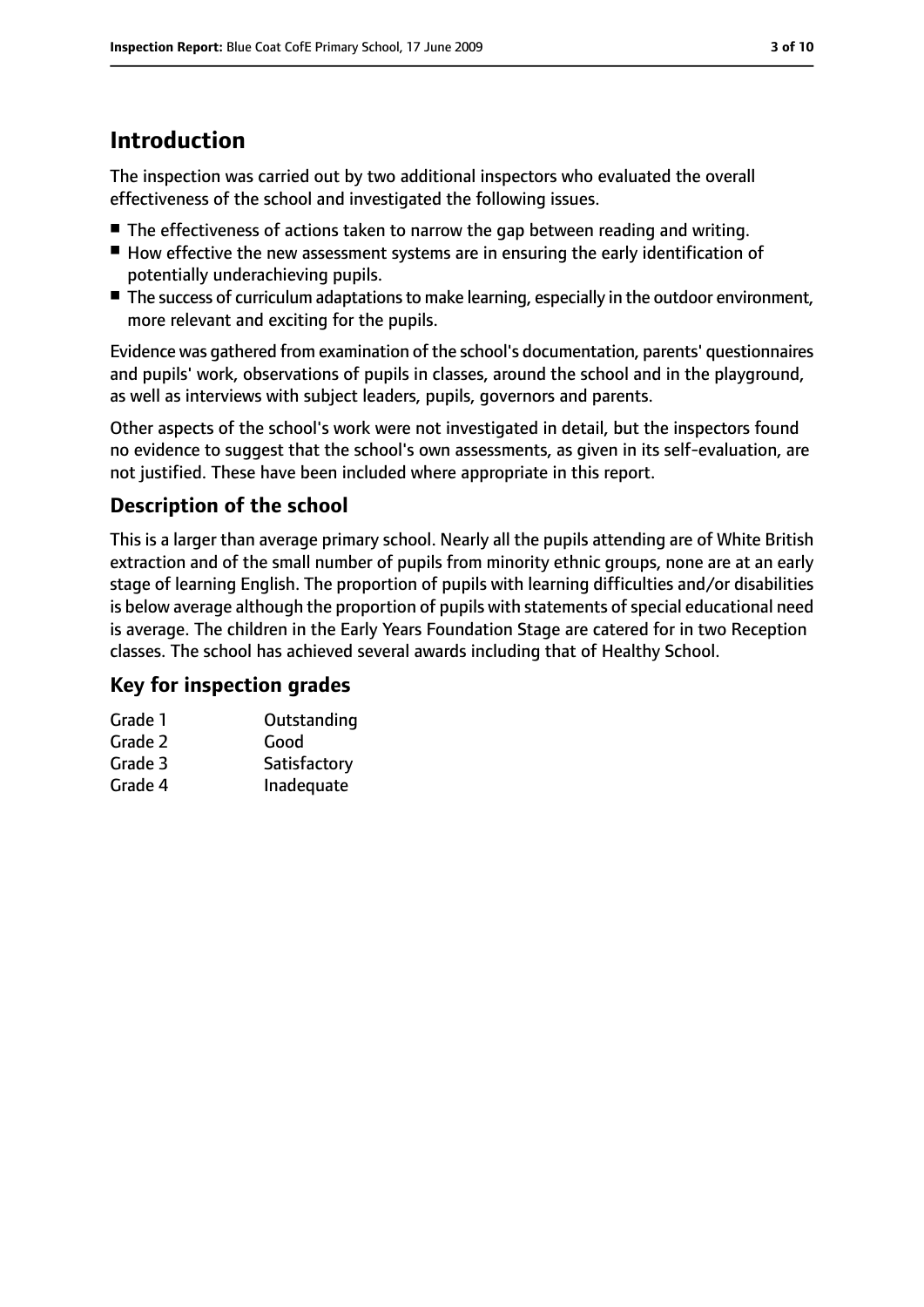## **Overall effectiveness of the school**

#### **Grade: 1**

This is an outstanding school. It has sustained the high standards identified at the last inspection and provides an exciting and stimulating curriculum which inspires the pupils and enables them to achieve highly. Parents wholeheartedly support the school: one wrote, 'We have been delighted with all aspects of the school'; whilst others identify particular strengths, 'The school has a caring and positive atmosphere', 'The school not only covers all aspects of the curriculum but also manages to integrate a wide variety of other projects and activities', and another, 'My child appreciates the efforts of her teacher to make the curriculum come alive.' The new headteacher has quickly established an excellent knowledge and understanding of the school. She has the vision and drive to move the school forward building on the strong Christian ethos and the high standards. She is supported by an outstanding and committed staff who are enthusiastic, well motivated and work exceptionally well together. There is an excellent team spirit and a feeling of whole-school ownership of decisions made. Everyone strives to further improve what is already an exceptional school.

Children in the Reception class get an excellent start to their education. The exciting range of activities provided in the stimulating environment means that they learn effectively and make excellent progress. They are supported exceptionally well because staff have an extremely good knowledge of each child's individual needs. In Years 1 to 6, pupils continue this outstanding progress. Pupils greatly enjoy their learning and the challenges they are faced with. They particularly enjoy 'topic launch' days which set the tone for the forthcoming project with a special event or challenge. As a result of this imaginative approach they reach standards that are high, not just in the core subjects of English, mathematics and science, but also in other subjects such as information and communication technology (ICT), history and geography. Achievement is outstanding. This is because the school constantly analyses how well it is doing and takes action to try to improve even further. To enable them to do this effectively, the school has introduced an excellent assessment system. It means that pupils requiring additional support or challenge are quickly identified and as a result, few pupils fall behind in the progress they make. The new assessment system has proved to be particularly useful in monitoring and tracking pupils' progressin writing and identifying which areas need reviewing or reinforcement. As a result, the topic structure has been revised with more boy-orientated topics being introduced. In addition, more opportunities for extended imaginative writing, as well as developing writing across all areas of the curriculum, have been introduced. Consequently the gap between reading and writing in the school is narrowing.

Teaching is excellent and staff work hard to enthuse and inspire their pupils. They ensure that pupils know what they are going to learn and use resources, such as interactive whiteboards, skilfully. Teachers are skilled at planning a wide range of tasks. These are carefully devised to meet the learning needs of all pupils so that they are appropriately challenged or supported. Specific projects, such as the mini-enterprise initiative, are excellent and pupils learn to work exceptionally well together as part of a team. However, occasionally, lessons are dominated by the teacher and pupils do not always have enough opportunities to take responsibility for their own learning on a day-to-day basis. As a result not all pupils are developing their independent learning skills systematically. Pupils appreciate the guidance they receive. They understand the levels they are working at, and say marking is particularly helpful. Pupils' achievements are valued and celebrated. This is evident from the quality of pupils' work displayed around the school and in classrooms. Displays illustrate the breadth of the exciting curriculum. Excellent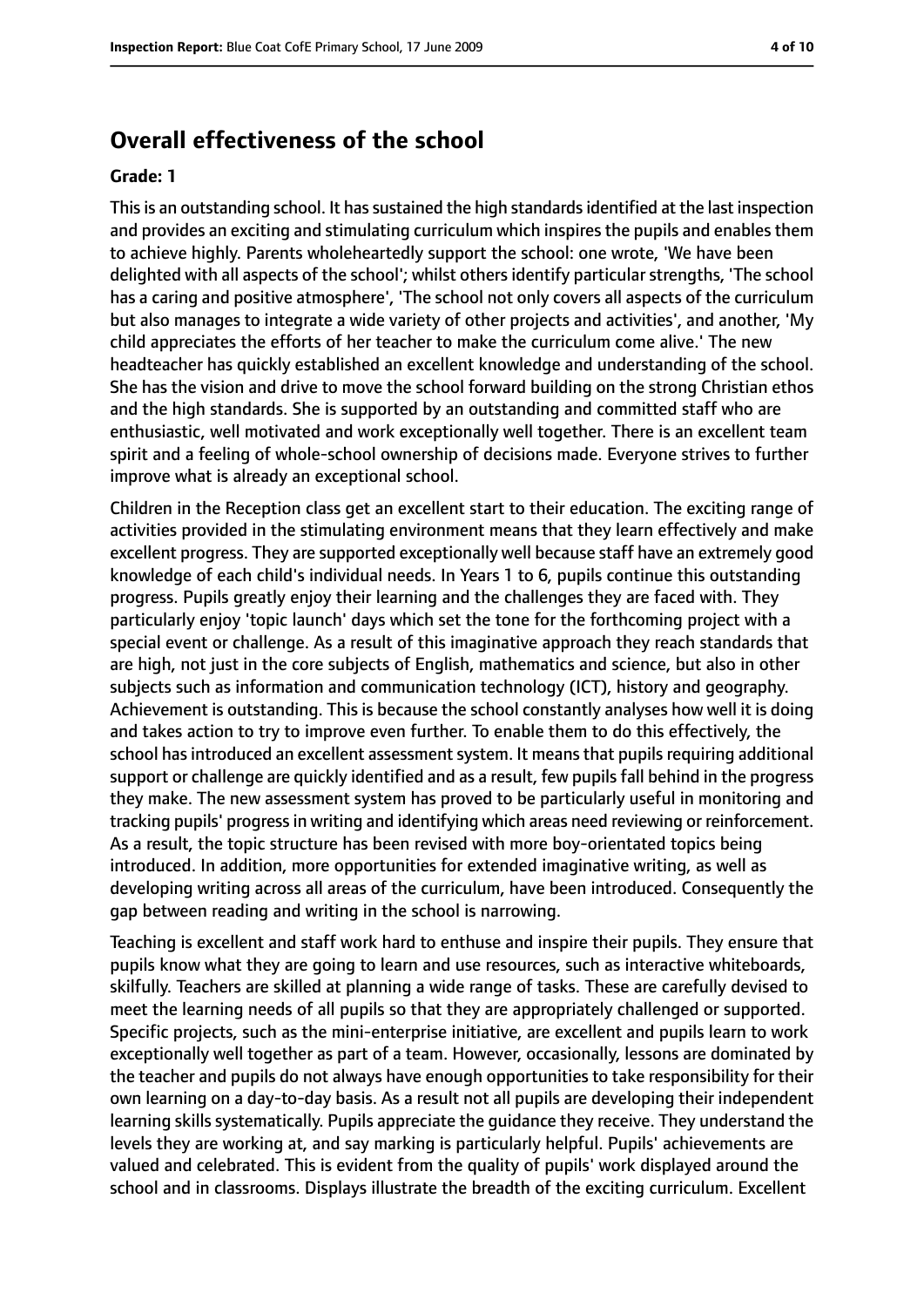links are made across a range of subjects, and this has had a particular impact on progress because pupils have many opportunities to practise their skills across many different subjects. The whole of the magnificent school environment, indoors and out, is used to very good effect. The Forest School initiative is extremely well received and pupils relish the use of the outside classroom. The use of ICT is fully integrated into all topics. A wide range of visits and visitors as well as an excellent range of out-of-school activities provide pupils with many additional opportunities to enhance their learning.

'This is not just a school, not just a place to learn, it's more than that, it's a place to socialise with your friends', and 'The teachers really support you, you don't have to be shy of them', were just two comments from pupils. They express the joy pupils have in attending this school and this is reflected in their high attendance. Pupils thrive, and parents are particularly happy with this. The care, guidance and support for pupils are excellent and at the time of the inspection all safeguarding procedures were fully in place. A comprehensive programme for their personal, social and health education contributes very effectively to their outstanding personal development. When asked what they particularly enjoyed, pupils bubbled with enthusiasm. Their examples covered a full range of activities from visits and out-of-school activities to lessons and worship. They are lively and energetic and have an excellent understanding of how to stay healthy and keep safe. Pupils are thoughtful and reflective, assertive and confident. Their spiritual, moral, social and cultural development is excellent. The school council works very effectively. When asked if they were playground 'buddies', they replied, 'We sort out playground arguments as a matter of course; the teachers trust us to be responsible for that anyway.' Behaviour in and around the school is excellent and all the play spaces are happy and harmonious places. Through projects such as, It's not Fair, pupils are learning highly effectively about their wider, global responsibilities and about a wide range of different cultures. These, together with their very good literacy, numeracy and ICT skills, ensure they are getting an excellent grounding for the future.

Staff and governors know how well the school is doing. The school has set challenging targets for future development but they are achievable. The self-evaluation is a little cautious. However, as one governor said 'There's no room for complacency; you need to keep pushing on.' There is an outstanding capacity for further improvement, as illustrated by the success of actions taken to narrow the gap between attainment in reading and writing. The school uses data exceptionally well to check its performance and the robust monitoring system ensures that the quality of teaching and learning is rigorously evaluated. Governors regularly visit the school and they check for themselves the success of such projects as the Forest School. They promote community cohesion extremely well and have set up a task force to ensure that this is effective. They have an excellent perception of the need for pupils to understand that they are growing up in a culturally diverse society and to this end have established a link with an inner-city school. The school improvement plan and propriety development plans are excellent, and are vital constituents in the concerted efforts to drive this school forward.

## **Effectiveness of the Early Years Foundation Stage**

#### **Grade: 1**

Children entering the Reception class are articulate and their speaking skills are above average. However, in other areas of the Early Years Foundation Stage curriculum their attainment is broadly average. They benefit from an exciting and stimulating curriculum and this enables them to make outstanding progress. As a result they reach above average standards in all areas of learning. Teaching is lively and interesting and activities are closely related to their interests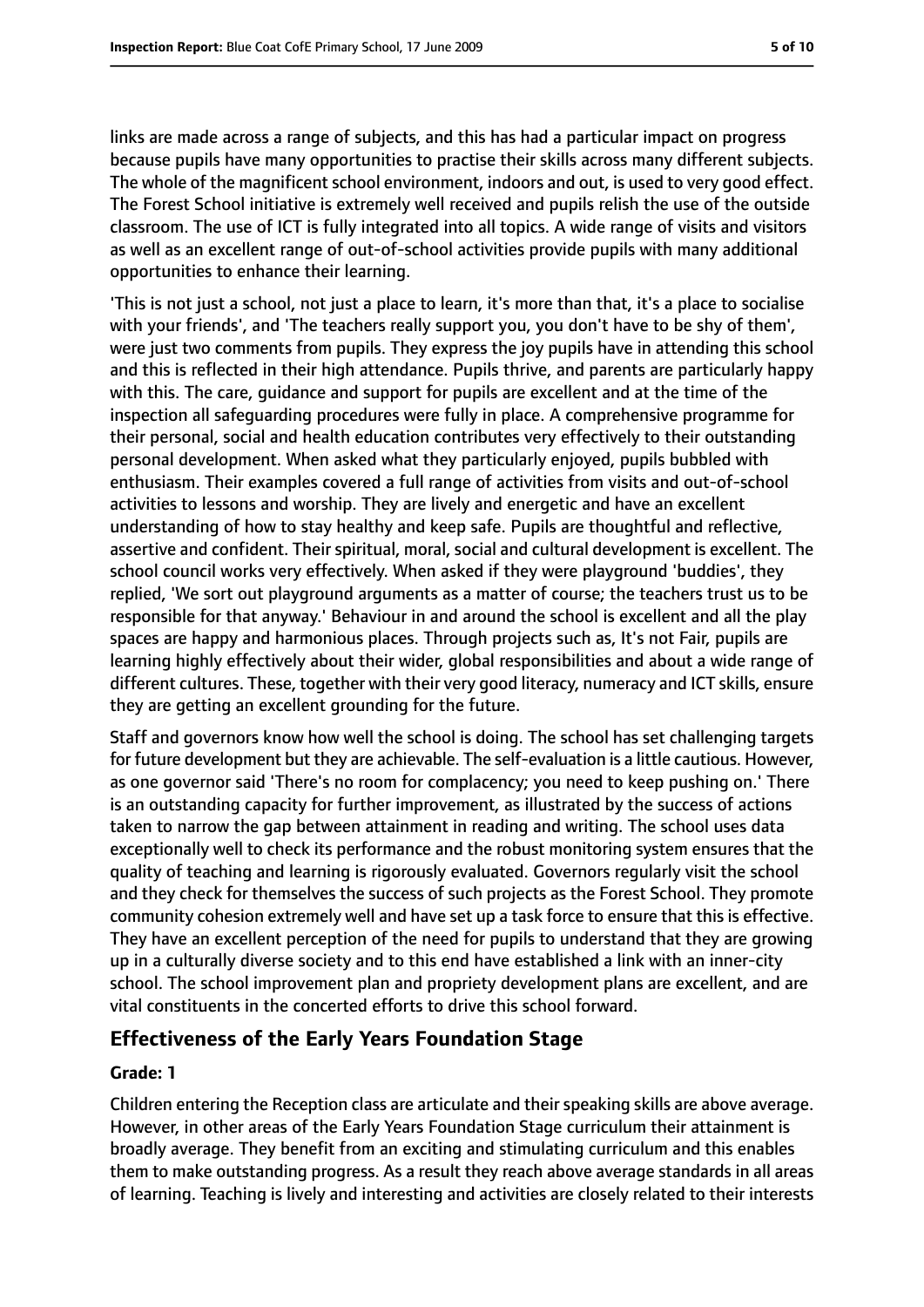and needs. This ensures learning is relevant to all. The 'garden centre' provides very good opportunities for practising their mark making and early writing skills, using money, making lists when taking orders and endless chances for discussion and cooperative play. It appeals to the imagination of both boys and girls and thus both make outstanding progress. The number trail planned by Snap and Ee'or inspired the children – and the inspectors – to follow this and solve the number problems en route. There is an excellent balance between those activities led by the teacher and those that children choose for themselves. The use of the outside area is outstanding and children happily pursue activities related to all areas of the curriculum in both environments. The care and attention given to children's welfare are outstanding and children with specific difficulties are particularly well provided for. Leadership and management are excellent. There is an excellent understanding of the needs of young children and their progress is carefully monitored, allowing activities to be planned at exactly the right level to help children develop and learn.

#### **What the school should do to improve further**

■ Provide more opportunities for pupils to develop their independent learning skills in lessons.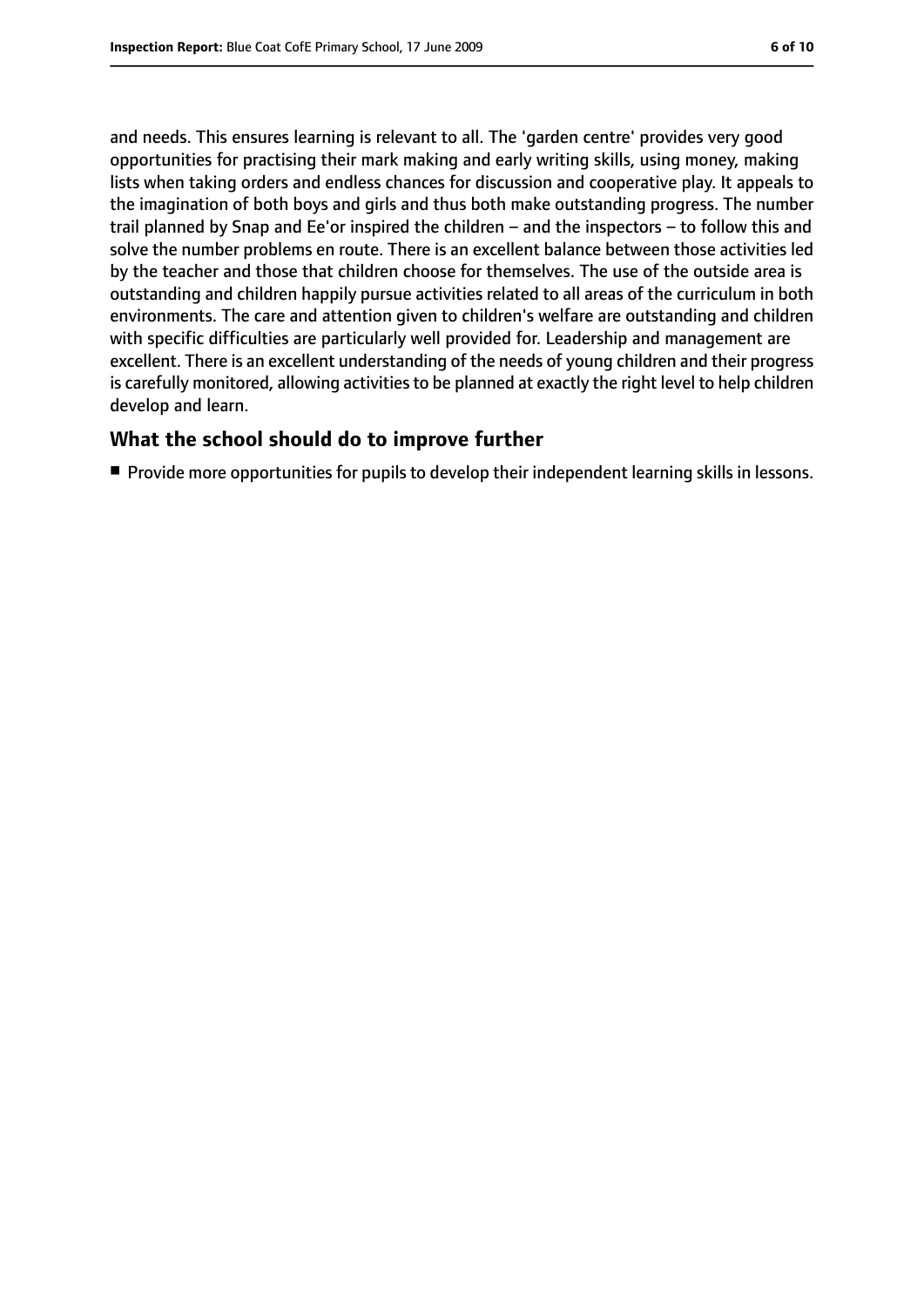**Any complaints about the inspection or the report should be made following the procedures set out in the guidance 'Complaints about school inspection', which is available from Ofsted's website: www.ofsted.gov.uk.**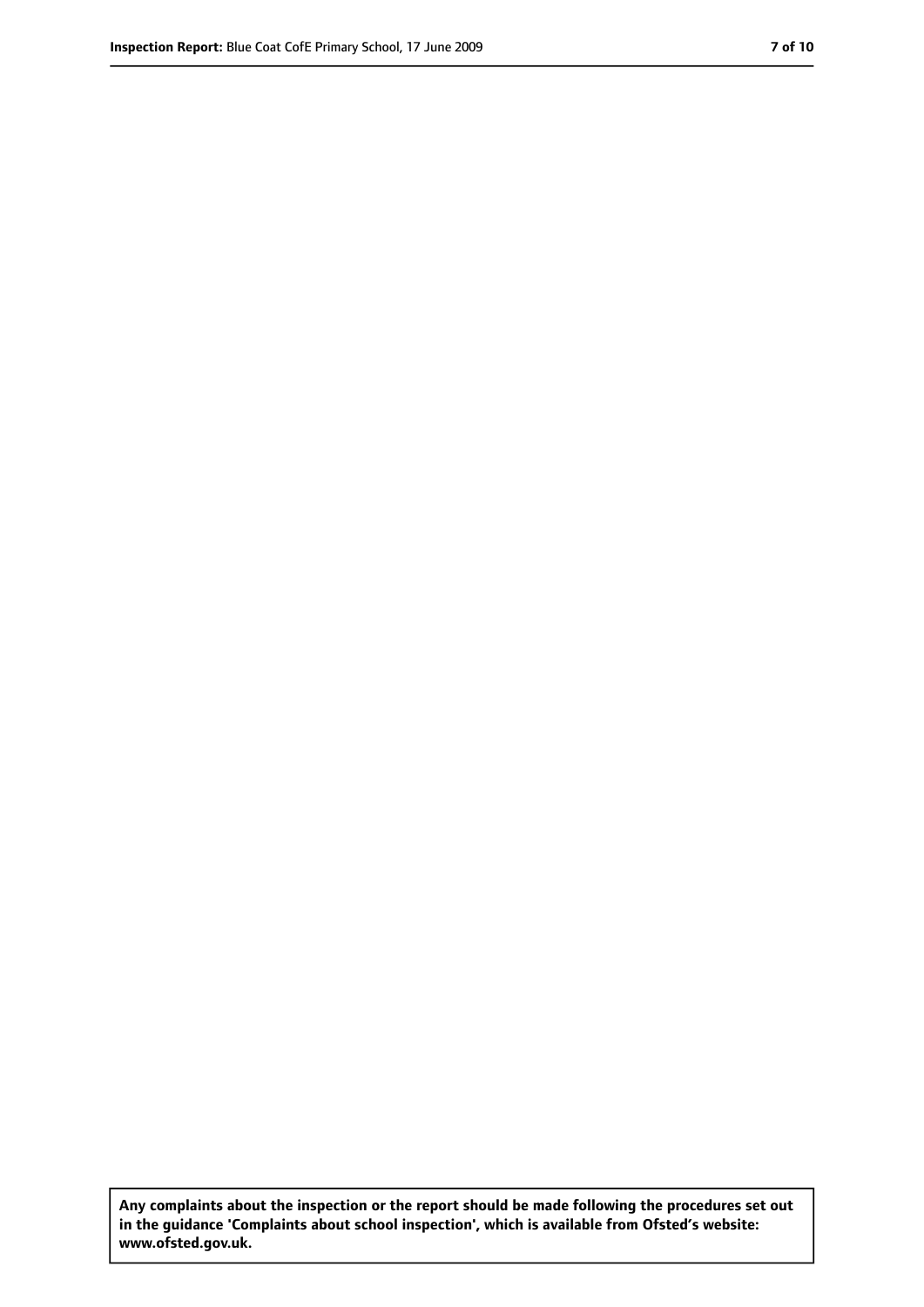# **Inspection judgements**

| ˈ Key to judgements: grade 1 is outstanding, grade 2 good, grade 3 satisfactory, and | <b>School</b>  |
|--------------------------------------------------------------------------------------|----------------|
| arade 4 inadequate                                                                   | <b>Overall</b> |

#### **Overall effectiveness**

| How effective, efficient and inclusive is the provision of<br>education, integrated care and any extended services in meeting the<br>needs of learners? |     |
|---------------------------------------------------------------------------------------------------------------------------------------------------------|-----|
| Effective steps have been taken to promote improvement since the last<br>inspection                                                                     | Yes |
| How well does the school work in partnership with others to promote learners'<br>well being?                                                            |     |
| The capacity to make any necessary improvements                                                                                                         |     |

## **Effectiveness of the Early Years Foundation Stage**

| How effective is the provision in meeting the needs of children in the<br>l EYFS?            |  |
|----------------------------------------------------------------------------------------------|--|
| How well do children in the EYFS achieve?                                                    |  |
| How good are the overall personal development and well-being of the children<br>in the EYFS? |  |
| How effectively are children in the EYFS helped to learn and develop?                        |  |
| How effectively is the welfare of children in the EYFS promoted?                             |  |
| How effectively is provision in the EYFS led and managed?                                    |  |

#### **Achievement and standards**

| How well do learners achieve?                                                  |  |
|--------------------------------------------------------------------------------|--|
| The standards <sup>1</sup> reached by learners                                 |  |
| How well learners make progress, taking account of any significant variations  |  |
| between groups of learners                                                     |  |
| How well learners with learning difficulties and/or disabilities make progress |  |

#### **Annex A**

<sup>&</sup>lt;sup>1</sup>Grade 1 - Exceptionally and consistently high; Grade 2 - Generally above average with none significantly below average; Grade 3 - Broadly average to below average; Grade 4 - Exceptionally low.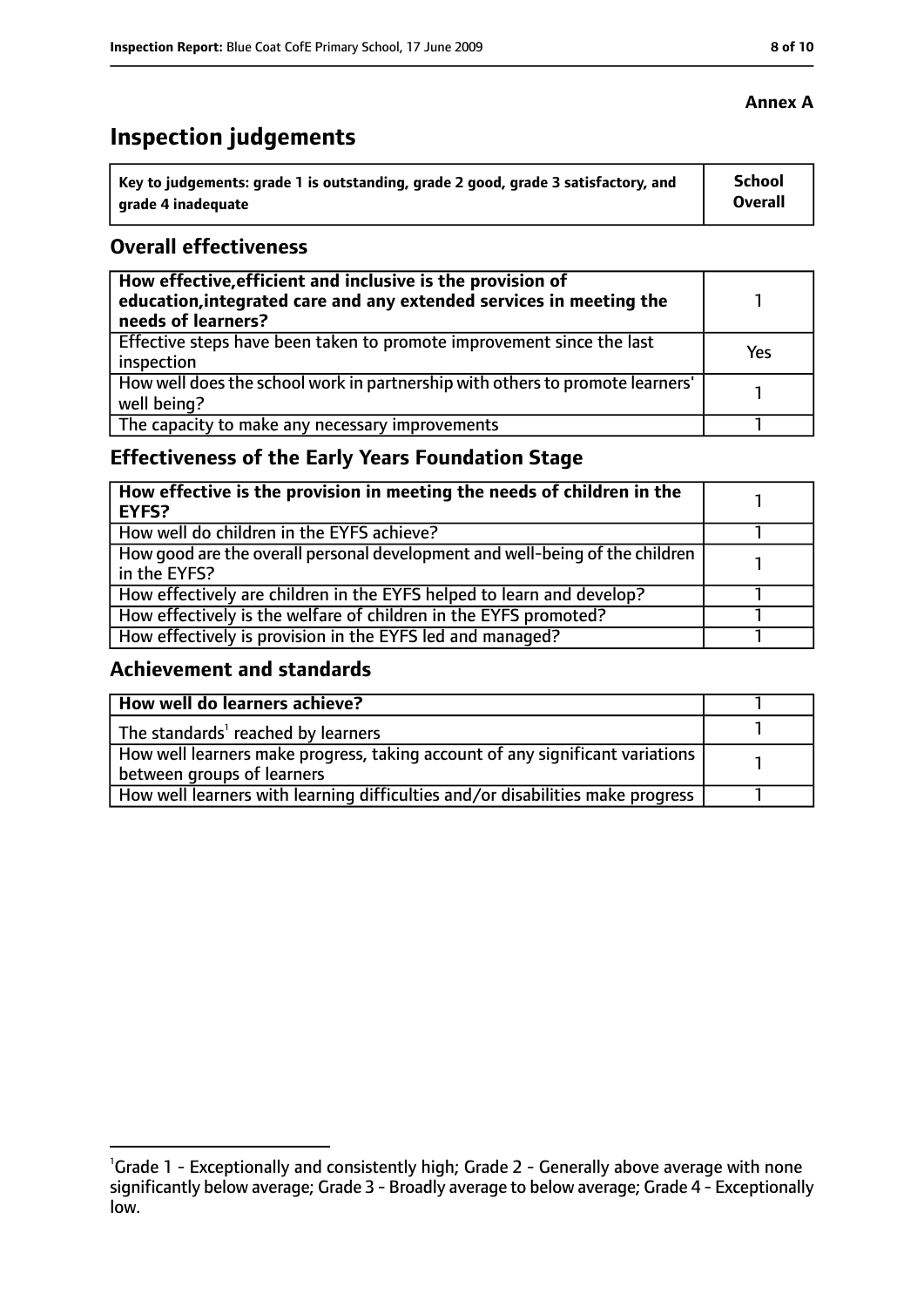## **Personal development and well-being**

| How good are the overall personal development and well-being of the<br>learners?                                 |  |
|------------------------------------------------------------------------------------------------------------------|--|
| The extent of learners' spiritual, moral, social and cultural development                                        |  |
| The extent to which learners adopt healthy lifestyles                                                            |  |
| The extent to which learners adopt safe practices                                                                |  |
| The extent to which learners enjoy their education                                                               |  |
| The attendance of learners                                                                                       |  |
| The behaviour of learners                                                                                        |  |
| The extent to which learners make a positive contribution to the community                                       |  |
| How well learners develop workplace and other skills that will contribute to<br>their future economic well-being |  |

# **The quality of provision**

| $\mid$ How effective are teaching and learning in meeting the full range of<br>  learners' needs?       |  |
|---------------------------------------------------------------------------------------------------------|--|
| How well do the curriculum and other activities meet the range of needs and<br>  interests of learners? |  |
| How well are learners cared for, quided and supported?                                                  |  |

## **Leadership and management**

| How effective are leadership and management in raising achievement<br>and supporting all learners?                                              |            |
|-------------------------------------------------------------------------------------------------------------------------------------------------|------------|
| How effectively leaders and managers at all levels set clear direction leading<br>to improvement and promote high quality of care and education |            |
| How effectively leaders and managers use challenging targets to raise standards                                                                 |            |
| The effectiveness of the school's self-evaluation                                                                                               |            |
| How well equality of opportunity is promoted and discrimination eliminated                                                                      |            |
| How well does the school contribute to community cohesion?                                                                                      |            |
| How effectively and efficiently resources, including staff, are deployed to<br>achieve value for money                                          |            |
| The extent to which governors and other supervisory boards discharge their<br>responsibilities                                                  |            |
| Do procedures for safequarding learners meet current government<br>requirements?                                                                | <b>Yes</b> |
| Does this school require special measures?                                                                                                      | <b>No</b>  |
| Does this school require a notice to improve?                                                                                                   | No         |